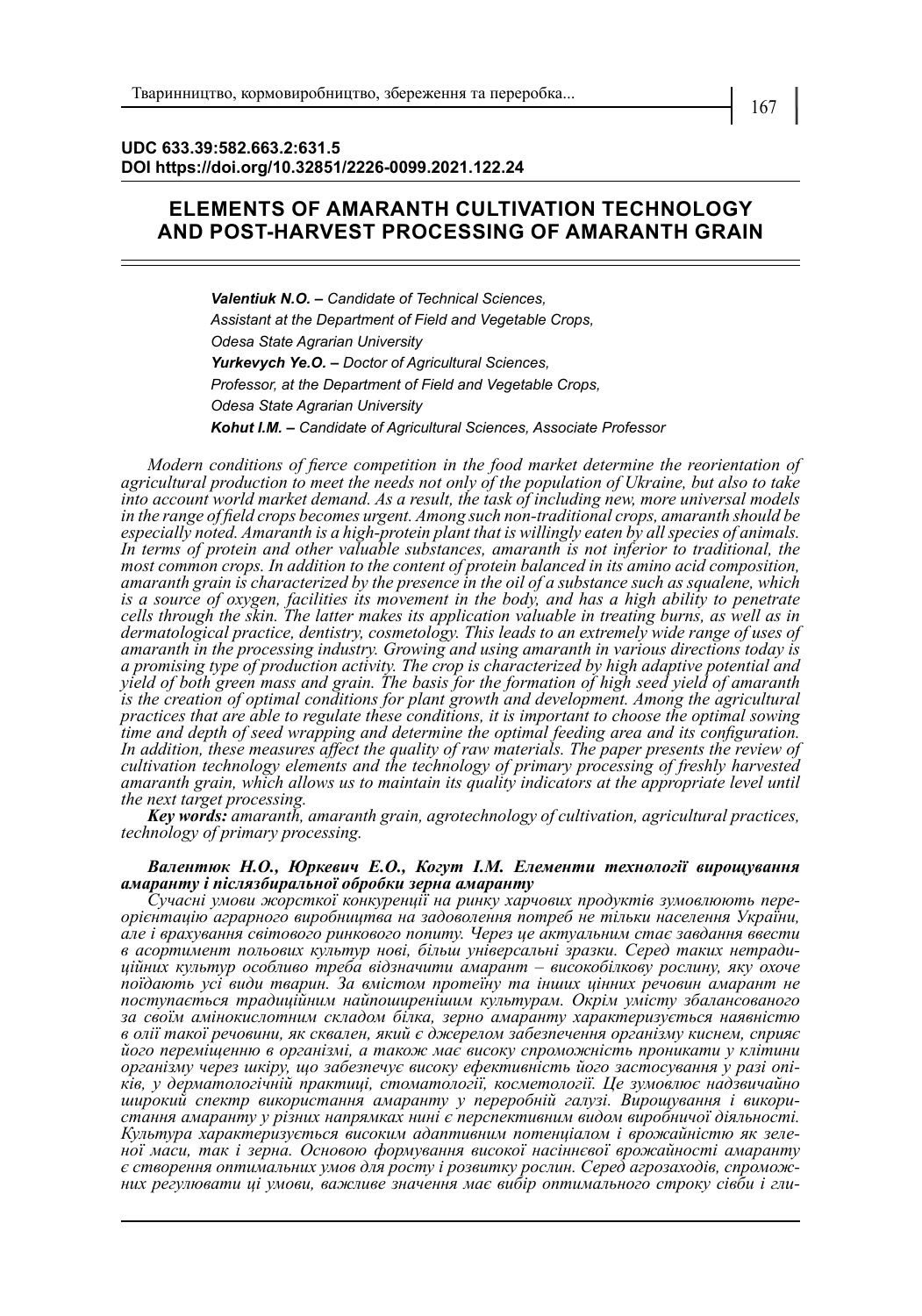*бини загортання насіння, визначення оптимальної площі живлення та її конфігурації. До того ж ці заходи впливають на показники якості сировини. У роботі представлено огляд елементів агрономічної технології вирощування і технології первинної обробки свіжого зібраного зерна амаранту, що дозволяє зберегти його якісні показники на належному рівні до наступної цільової переробки.* 

*Ключові слова: амарант, зерно амаранту, агрономічна технологія вирощування, агро- заходи, технологія первинної обробки.*

**Formulation of the problem.** Recently, there has been a significant acceleration in the pace of life, as a result of which a person is not always able to monitor their diet. This in turn affects her health and therefore her quality of life. Today, producers are trying to provide people requiring special needs with food of a new range within functional products. This encourages producers to find and attract a variety of plant materials that can provide a balanced diet. For some time, the attention of both growers and researchers has been paid to such a plant as amaranth. For Ukraine, amaranth is a non-traditional crop, which is grown in highly limited quantities. But due to its unique properties, this crop is able to take its place along with other oilseeds.

**Analysis of recent research and publications.** The ancient amaranth crop along with corn and quinoa has been the main grain crop for Native Americans for about 6,000 years. It was of great economic importance to the Inca and Aztec civilizations. This is evidenced by the fact that in the XV century the last Aztec emperor received a tax in amaranth grain. Amaranth grain was so highly valued that it was considered the equivalent of gold. Although amaranth has been known since ancient times, for a long time this culture has not been given importance. Amaranth was mentioned in the early twentieth century, when scientists became concerned about population growth on the planet and began looking for a plant that could balance the range of foods for mankind, as published by Khokhlachov V.V. [1].

The founder of the study of amaranth was a world-famous scientist Vavilov N.I. [2]. He summarized the experience gained by mankind on the introduction of plants, i.e. movement and cultivation of plant flora in different climatic zones and continents, developed the theoretical basis of selection and created the world's first bank of germoplasm (seed samples). At the same time from his scientific works one plant can clearly stands out among the non-traditional in the production – that is an amaranth. He managed to get encouraging results, but with the death of Vavilov N.I., the study of amaranth was largely abandoned.

During 1931 – 1941 Shlykov G.N. [3] studied about 260 samples of 35 species of amaranth in order to find new cereals among them, fodder and silage species. Based on research, it was found that such species of amaranth as A. saudatus and A. ranisulatus have a high level of yield of green mass and grain and can be included in the cultural flora of the USSR. But in the late 1940s, during the Lysenkiv region, research in this direction was stopped, and amaranth was declared an alien plant with which the agents of imperialism wanted to destroy the collective farm fields. Thus, for the second time in the centuries-old history of amaranth, the death penalty was passed.

The situation changed only in the 70s, but time was lost. Today, dozens of institutes around the world are working to study this culture. Every year amaranth is cultivated in more and more areas of all continents.

It is known that the genus *Amaranthus L.* – *amaranth* has about 75 species that grow in warm and temperate zones of the globe. Due to the peculiarities of its chemical composition, this culture has a wide range of uses: medicine and pharmacology, food industry, feed production [2-6].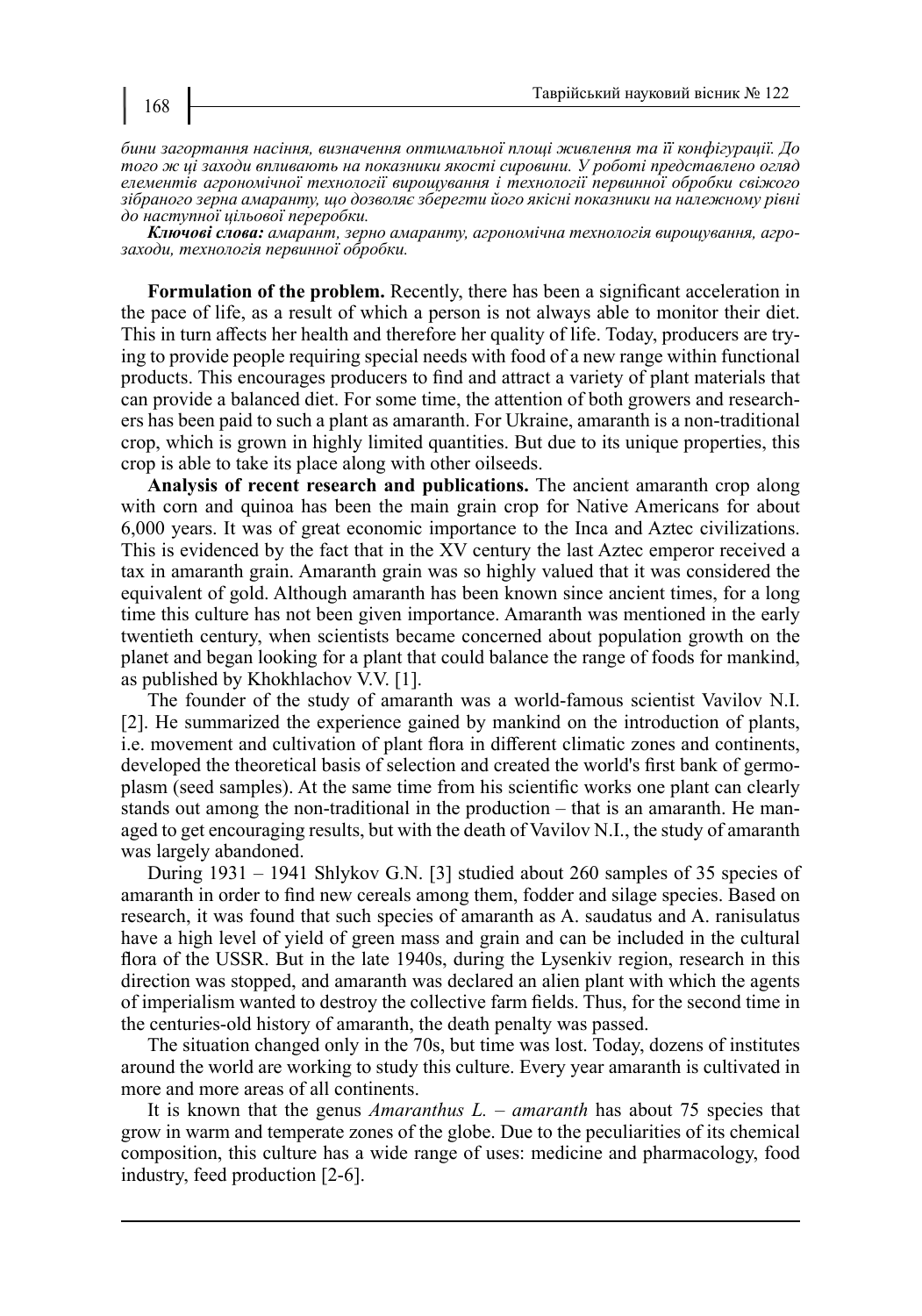The species composition of amaranth in Ukraine is constantly expanding, which is due to the accidental ingestion of seeds of different species due to the expansion of trade and economic ties between different countries. This is especially evident in ports of world importance.

Amaranth belongs to a group of plants with high-intensity C4-type photosynthesis and is characterized by high ecological plasticity, biological productivity, adaptability and low transpiration coefficient. Amaranth uses 2-3 times less water to form a unit of organic matter compared to other crops.

Amaranth is a high-protein plant that is willingly eaten by all species of animals. In terms of protein and other valuable substances, amaranth is not inferior to traditional, the most common crops. Thus, the protein of amaranth green mass contains 3-3.5 times more than in wheat, and the seeds contain an average of 11.7 g of lysine per 100 g of protein, which is 6 times more than in wheat and 2 times – than in soy flour. In terms of quality, on a 100-point scale, amaranth grain protein corresponds to 75 points, while wheat protein is 57 points, soy protein is 68 points, and cow's milk protein is 72 points.

The green mass of amaranth contains an average of 2.5-4.5% protein, 0.5-1.0 fat, 2.5-4.6 ash, more than 12% nitrogen-free extractives (BER). 100 kg of green mass contains 16.3–19.7 feed units, 137–192 g of digestible protein per feed unit, compared to 105 according to the zooengineering norm [1-5].

Amaranth is used to feed animals in the form of green mass, grain, haylage, cutting, feed pellets, briquettes, grass flour. The mass with other crops (cereals) is well ensiled.

In addition to all above, the characteristics of amaranth grain include the presence of a substance such a squalene in amaranth oil. According to the results of medical research, squalene acts as a regulator of lipid metabolism in the human body, it has great antioxidant properties.

All this suggests the extraordinary attractiveness of growing amaranth for growers.

The technological process of post-harvest processing of grain involves the following operations: cleaning, drying (active ventilation), temporary storage of grain [7-9].

The organization and conduct of the process of post-harvest processing of grain is based on in-depth study and analysis of such properties of grain mass and its components as physical and technological (moisture content, flowability, natural (volume) mass, weight of 1000 grains), hygroscopic (equilibrium humidity), aerodynamic (aerodynamic drag of the grain layer, soaring speed, windage coefficient), thermophysical (thermal conductivity, thermal diffusivity, heat and moisture transfer), biochemical and microbiological [7, 8, 10].

When cleaning grain from impurities, differences in the following physical and mechanical properties of grain and impurities are used: geometric dimensions (length, width and thickness) of impurities and the main crop; density; aerodynamic properties (speed of soaring) of grain and impurities; shape (round, oblong) and surface condition (smooth, rough) of grains and impurities; magnetic properties of metal-magnetic impurities; color, as published by Voblikov Ye.B. [7].

The sequence and number of operations for removal impurities from grain depends not only on the condition of the raw material, namely its clogging and moisture, but also its immediate purpose [7; 10].

Natural and climatic conditions of Ukraine and physiological features of this culture determine a fairly high (20… 25%) humidity of amaranth grain during harvest. For reliable storage, amaranth grain must be dried to the conditional humidity as soon as possible.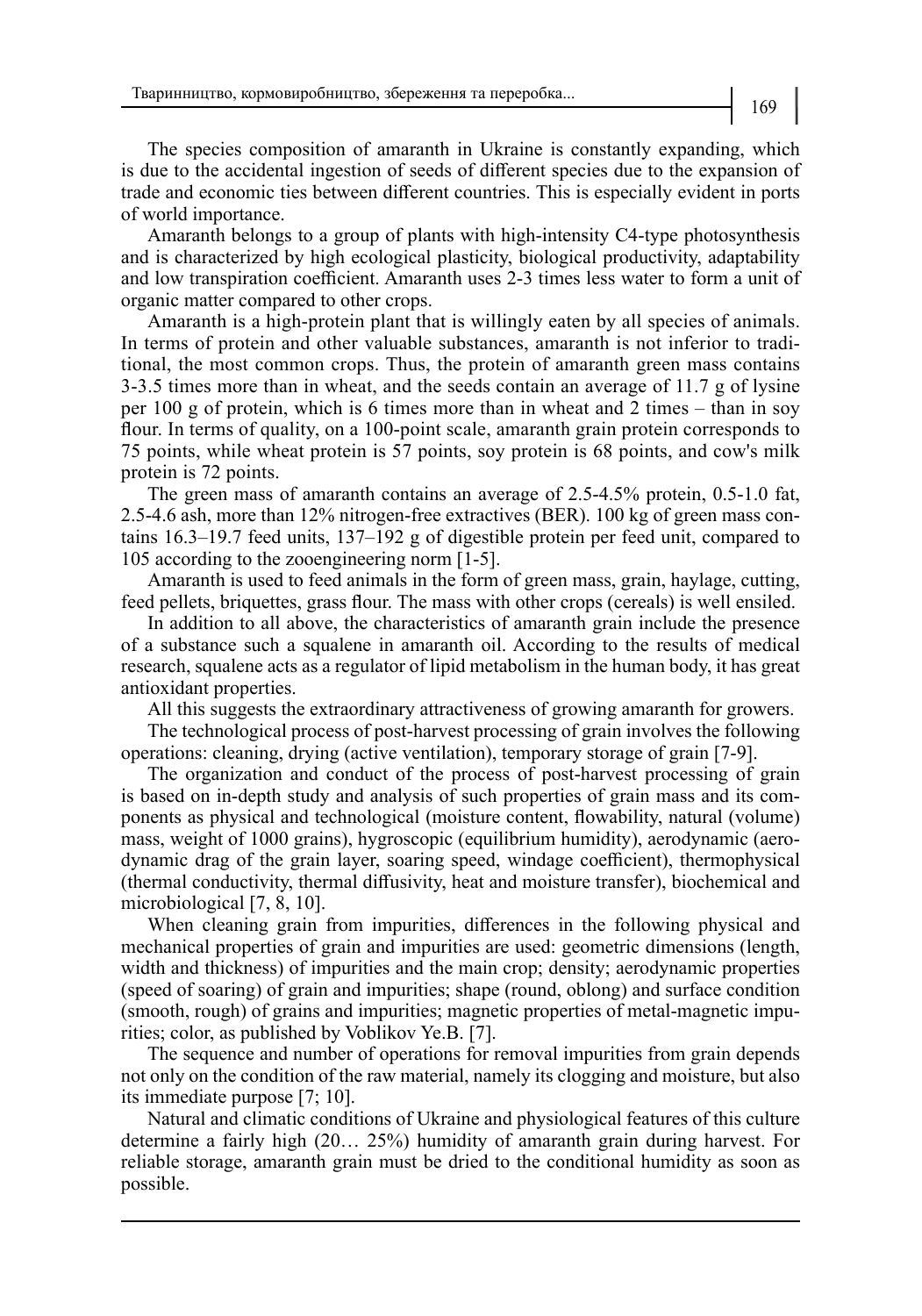In the technology of post-harvest processing of grain, the drying process is the most energy-intensive [8; 10].

Of all currently available methods of grain drying (thermal, special and mechanical), the most common is the thermal method using convective drying [8; 9].

The peculiarities of drying small grain crops, in particular amaranth, are that they have a high bulk density, which depends little on the method of laying (gravitational or inertial), and is due to their botanical properties, expressed in shape, linear size and size. The consequence of this is a small amount of intergranular spaces in the grain layer of small-seeded (amaranth), and the corresponding high value of the aerodynamic drag of such a layer. This indicator leads to a low speed of the drying agent and its uneven distribution in a dense stationary or gravitational state of the grain during drying, which in turn leads to low heat and mass transfer coefficients, as well as uneven heating of the grain mass. These features complicate the selection of operating modes of the respective drying units.

**Formulating the goals.** Although, the technology of growing amaranth for grain has been developed and recommended for production within previous years, we can see that it requires significant improvement and additional further study along with the reconsideration of basic provisions in current conditions. There can be no universal technology for crop cultivation and which is also applicable to amaranth. Farmers need to adapt a variety of technologies already known for its cultivation to specific growing conditions, which are determined by a set of indicators. In modern conditions, this factor acquires special significance for dramatic climate change towards an increase of air temperature, reducing moisture provision and the novelties in agricultural production. This is becoming certainly relevant for the zone of risky agriculture in the southern region of Ukraine. We have to reconsider some approaches to establishing optimal standards concerning weight norms of amaranth sowing, formation of sowing density due to change of row spacing, distance between plants in a row for the newest high-yielding varieties of amaranth. Climate change also imposes certain requirements on the care system for amaranth crops. With the deterioration and increasing aggressiveness of the phytosanitary condition of amaranth crops the technology of its cultivation and measures to protect crops from pests acquires significant relevance throughout the terms of vegetation and before its harvesting.

The harvested amaranth grain, like any other crop, must be preserved with minimal losses in its quality. During the harvest period, amaranth may have high grain moisture, which in the absence of appropriate measures can lead to crop loss. To prevent this, a set of post-harvest grain processing operations has been designed, which involves cleaning, drying and storage.

**Presentation of the main research material.** One of the main indicators of the process of growing crops is their yield, the value of which largely depends on many environmental factors that develop during the growing season.

Agrotechniques are the parameters of field ecological system management. Only with a high severity of the reaction of the agrocenosis to the control parameters we can achieve high efficiency of the control system, i.e. technology.

Based on this, the maximum reactivity of the genetic system of plants to the west should be considered as the susceptibility of the system to control its production process. The density of the agrocenosis significantly affects the realization of the production potential of the agrocenosis, its structural organization.

This means that agronomic measures should be aimed at maximizing the needs of the plant and adaptation to the environment to identify the maximum opportunities of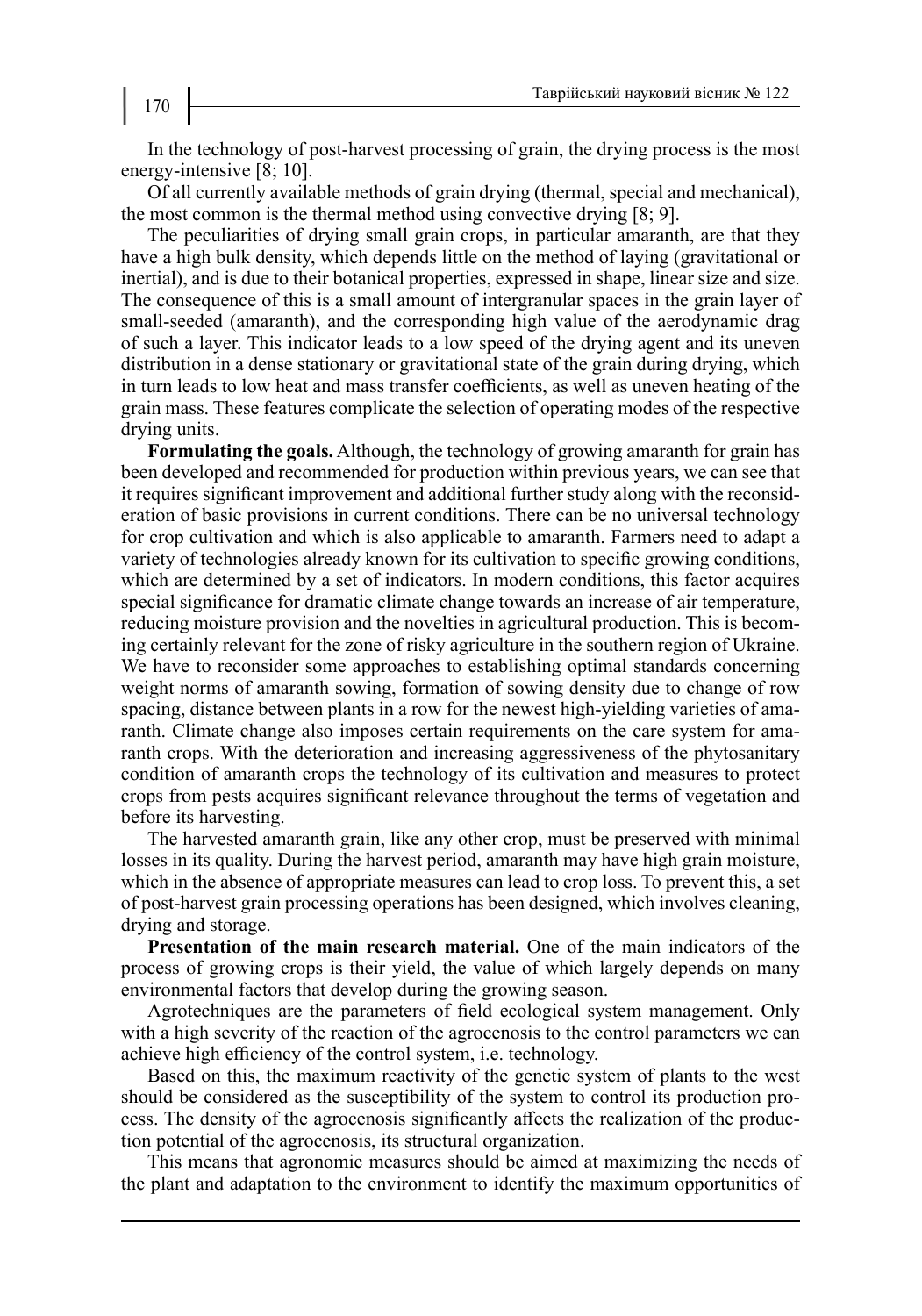the species (variety) along with the interaction of plants with each other, with the environment, efficient use of solar energy by crops and region of plant alimentation. The maximum balance of these factors can increase seed yield and quality.

There are different points of view on how to sow amaranth. So Behatsky Yu.S. and others (1995) believed that the optimal method is sowing with a row spacing of 45 cm, which provides the highest level of seed productivity compared to the continuous method. Shevchenko E.N. (1997) considers that the width of a row spacing of 45 cm at a density of standing of plants of 0,5 million pieces / hectare is optimum both at cultivation of amaranth on green plant mass, and on grain. In terms of irrigation in the Central Forest-Steppe, according to Shelest V.K. *et al* (1995), the largest collection of green mass of amaranth paniculata is provided at a seeding rate of 1 kg / ha of similar seeds and a row spacing of 45 cm. Goptsiy T.I. [12] found that when growing amaranth paniculata on the green mass can be considered the best row spacing of 15 cm and plant density of 1330 thousand / ha and 670 thousand / ha.

In studies conducted by Dudka M.I. [13] showed that the highest grain yield of amaranth hairy  $(1.77 t / h a)$  was obtained by a wide-row  $(45 cm)$  method of sowing with a seeding rate of 1.0 kg / ha. In this case, the author noted that the use of complete mineral fertilizer ( $N_{60.90}P_{60.90}K_{30}$ ) provides an increase in grain yield by 0.39-0.42 t / ha.

Thus, sowing amaranth with a row spacing of 45 cm allows to obtain the best results of grain yield [13; 14].

The limited reviews of known studies undertaken on certain issues of amaranth cultivation technology appeared hereabove in the article, does not provide the complete insight of how efficient are the existing recommendations for its cultivation in various soil types and climatic conditions.

Successful cultivation of amaranth and obtaining the greatest economic efficiency in the face of severe challenges of nature over the past five years has become only possible with introducing the basic adaptation of existing technologies for cultivating this crop, both grain and green fodder based on specific environmental factors and technical and economic farmers' facilities.

The quality of the products which get when growing field crops plays no less important role than the level of yield.

Commercial qualities of amaranth seeds are determined by the biological characteristics of the variety, soil and climatic conditions, as well as agricultural cultivation measures. One of the main indicators that determines the quality of amaranth seeds is the content of crude fat or oil. Amaranth oil is unique in its properties, because, along with other important components for humans, it contains about 8% squalene, which is a powerful immunostimulant.

Another value of amaranth seeds is vegetable protein, which leaves far behind clover, buckwheat and soy, and among animal proteins – even cow's milk.

After harvesting in terms for reliable storage of amaranth grain mass before further processing, it must meet the following requirements: grain moisture not more than 9%, clogging – not more than 2%. Therefore, to prevent losses, it is necessary to timely clean and dry the grain, as high humidity and clogging will promote the development of microflora, increase the intensity of grain respiration, and can lead to such a negative phenomenon as self-heating of grain mass and, consequently, its loss.

As amaranth cultivation has not yet become mass-produced, and small farms are not always able to deliver small batches to industrial grain mills and elevators in time, it is advisable to build a mini-elevator for post-harvest processing and storage of amaranth grain, which can be used and for other small-seeded crops.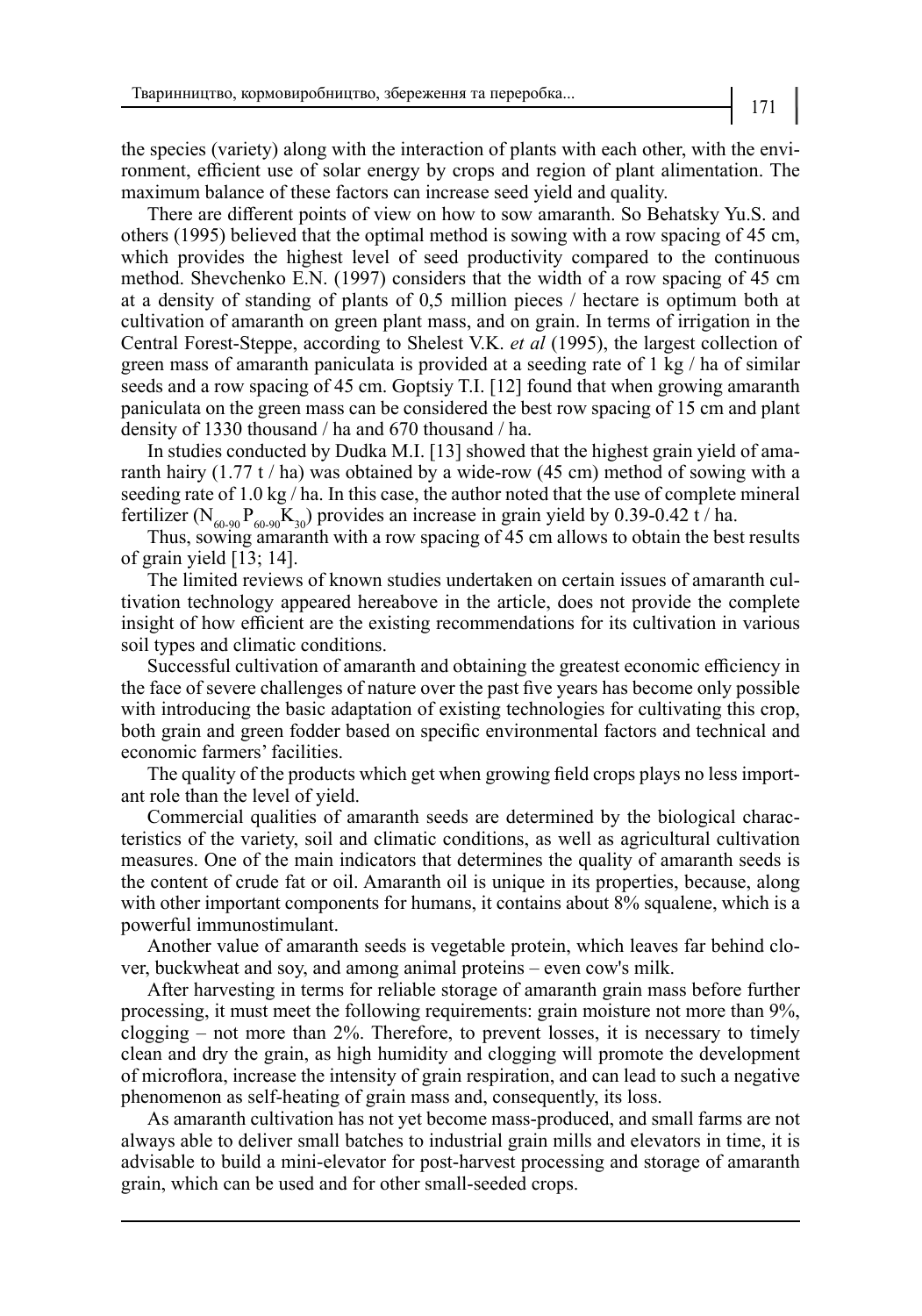The following technological operations are planned to be carried out at the mini-elevator: acceptance from motor transport, supply of grain for cleaning, supply of raw or wet grain for drying, storage and release for motor transport.

Schematic diagram of a mini-elevator for post-harvest processing and storage of amaranth grain is shown in fig.1.



*Fig. 1. Schematic diagram of a mini-elevator for post-harvest processing and storage of amaranth*

*Inlet, cleaning, drying and storage:* the grain from the truck 1 enters the receiving hopper 2, from which the conveyor 3 and the noria 4. Next, the product is pre-cleaned on the separator 5 and fed to the conveyor 6, which in turn feeds the grain to the noria 7. Next, through the check valves 15, the dry grain is fed to the silos 16, and the wet enters the drying hopper 8, from which the conveyor 9 and the specialized batch 10, which feeds the product into the dryer 11. Then the already dried grain is removed from the dryer noria 12 and fed into the post-drying hopper, and then to the conveyor 14 and the noria 2.

*Outlet:* the product from the silos 16, enters the silage conveyors 17, respectively, which supply grain to the noria 2. From the noria through the check valves 15 the product enters the release storage hopper 18, and from it to the car body 1.

Smirnov S. proposed a line for preparing grain for grinding: the grain from the hopper goes to a vibrating separator, which separates large, light and small impurities. After separation of impurities other than grain in width (for amaranth), processing is performed on a pneumatic aspirator to remove aero-separating impurities. Then it follows by carrying out intensive cleaning of the grain surface and removal of lumps of earth, shells, damaged grains on a grain-cleaning machine with simultaneous passage through a pneumatic aspirator to separate the shells. After cleaning, the grain is moistened on a